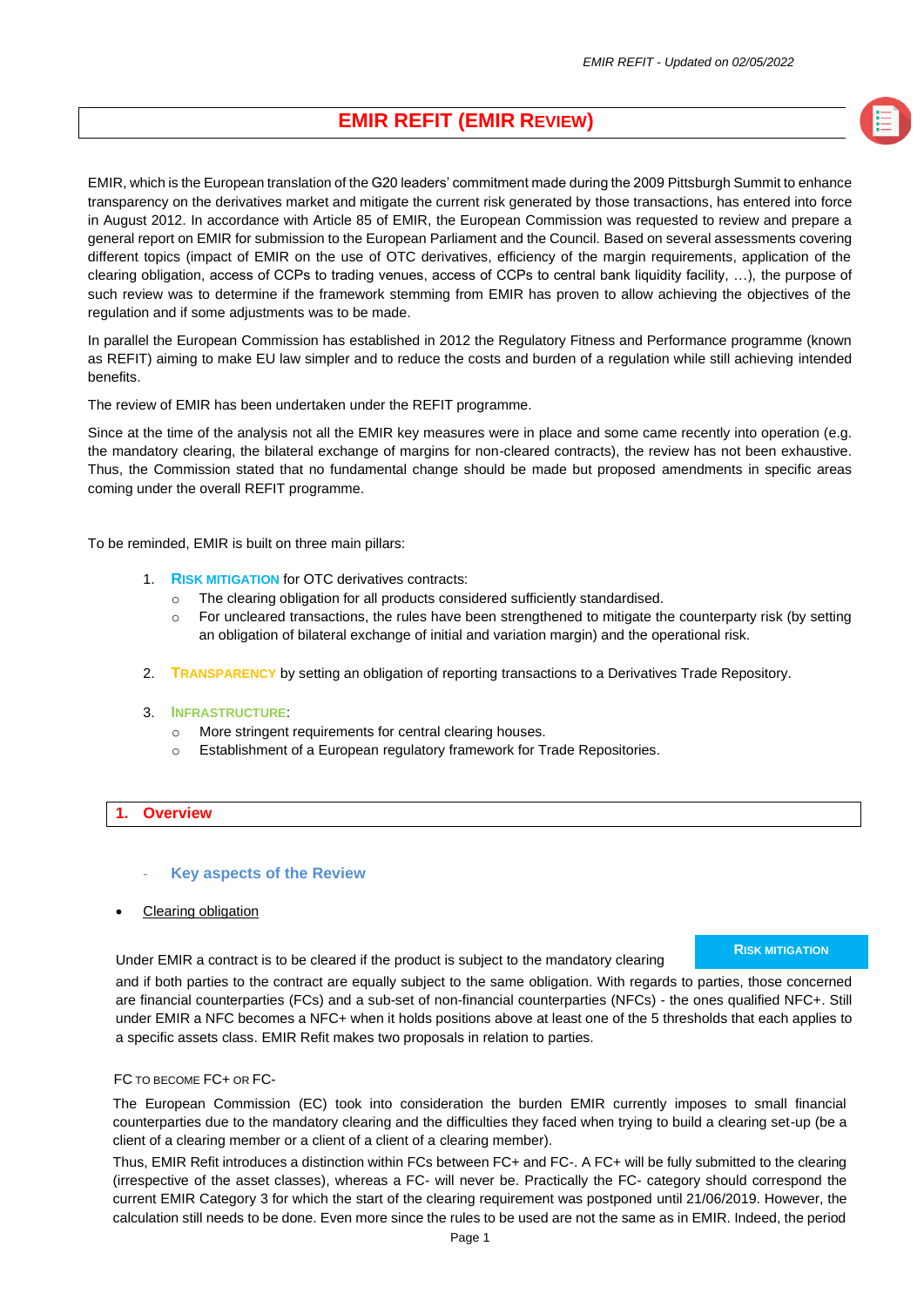to be considered will be the previous 12 months whereas it was the months of January, February and March 2016 in EMIR. In addition, the calculation is per asset class, using the same thresholds as the ones decided for the NFC+/NFCclassification in EMIR, instead of a single threshold. Finally, it should be kept in mind that a financial counterparty that does not make the exercise will be qualified FC+.

# NFC+

Whereas today a NFC+ is submitted to the clearing obligation for all the products subject to mandatory clearing even if the NFC exceeds only one threshold (and even for a class of assets not concerned by the clearing, e.g. commodities), tomorrow the clearing requirement will only apply to the assets class(es) for which the threshold has been exceeded. The position to be compared to the thresholds will be determined in the same way as for FCs (i.e. the Aggregate Average Notional Amount). Important to note, a NFC that doesn't determine its qualification will be considered as a NFC+ exceeding all the thresholds.

IN BRIEF:



### • Access to the clearing (FRANDT)

The EC wants to ease the access to clearing for counterparties that have no direct access

**RISK MITIGATION**

to CCPs either by promoting the indirect clearing or by limiting the cases where a clearing member may not onboard a new client. Therefore, EMIR Refit requires clearing members and clients providing clearing services to do it under Fair, Reasonable And Non-Discriminatory and Transparent (FRANDT) commercial terms. This requirement applies to OTC derivatives contracts. The level 2 should bring clarity and precision on those terms.

# **FX Forwards**

According to EMIR, there should be exchange of variation margins for physically-settled FX

# **RISK MITIGATION**

Forwards as of the entry into application of MIFID2/MIFIR on the 3<sup>rd</sup> January 2018. But the variation margin exchange obligation validated internationally was translated in different ways from one region to another. Whereas the European Union enshrined it in the law, the USA instead opted for guidelines enacted by regulators (same approach applied in Asia). The European authorities have been alerted by the industry of what constitutes an unlevel playing field situation, but too late for the EC to amend accordingly its EMIR Refit proposal. Eventually this topic is mentioned only in a recital but covers both FX forwards and FW swaps and leaves room for a potential extension to other types of contracts (in particular equities options) by stating that "*International convergence should also be ensured with regard to riskmanagement procedures for other classes of derivatives*". The point shall be addressed in a delegated regulation.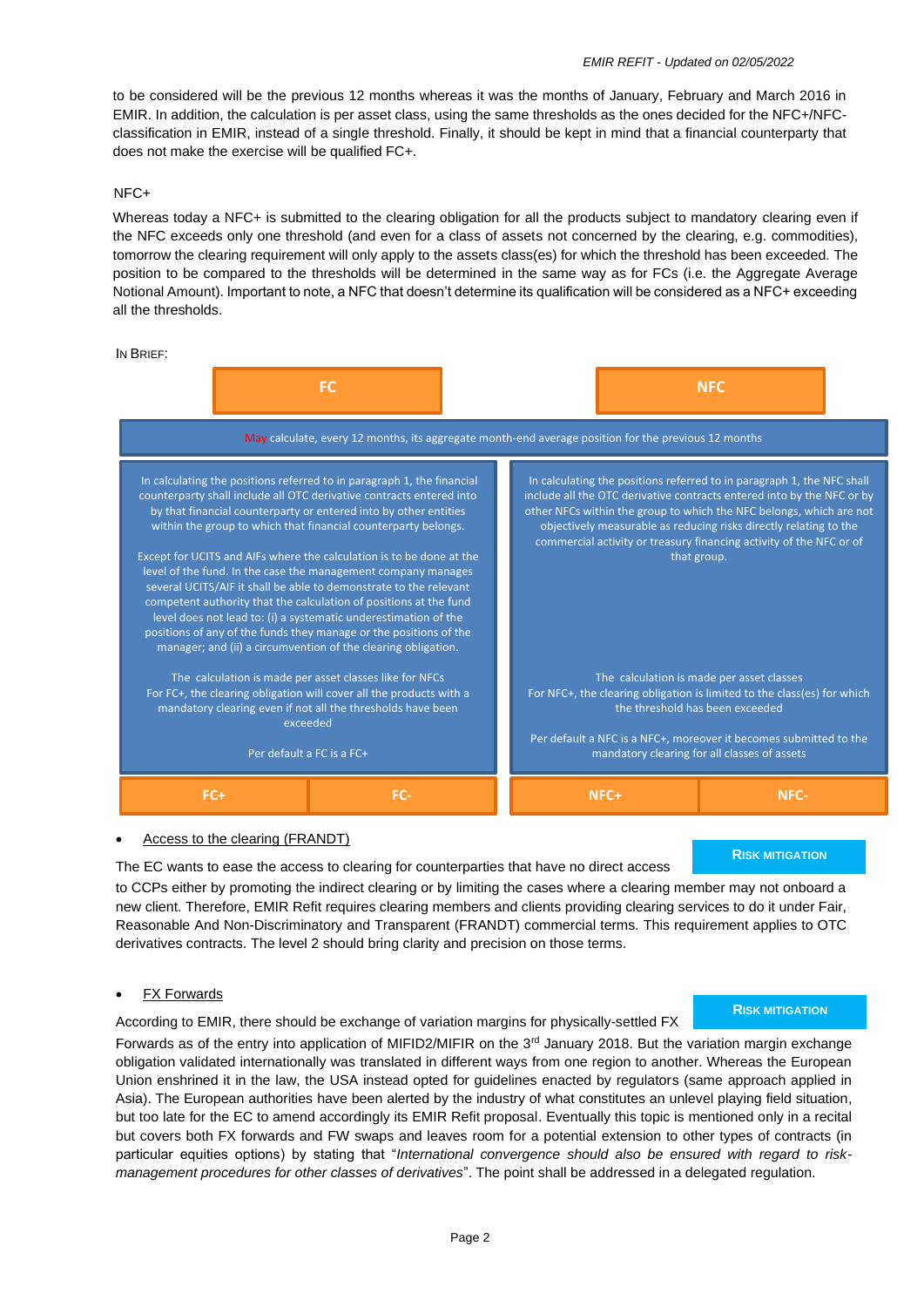#### **Reporting to a Trade Repository**

EMIR Refit proposes several measures to lighten the reporting:

- For transactions between a FC and a NFC- the FC will be responsible and legally liable for reporting on behalf of the two parties; thus it remains a double side reporting with NFC- responsible to provide the FC with the data needed (LEI and classification).
- Intragroup transactions involving at least one NFC will be exempted but only if the parent company is a not a financial counterparty.
- Reporting for listed derivatives, required both by EMIR and MIFIR, will have to be assessed by 18 months after the entry into force

In addition, EMIR Refit requires ESMA to work on specifications with regards to the reporting format (use of international identifiers, frequency of the reporting, …).

#### Pension Scheme Arrangements

Under EMIR, pension scheme arrangements benefited from a 3 years exemption from the

clearing obligation since there was no technical solution developed by CCPs for the transfer of non-cash collateral as variation margins. The same assessment has been done in the light of EMIR's review. Thus, EMIR Refit included a new extension of the temporary exemption.

It should be noted that the first period has ended in August 2018 (3 years after the entry into force of EMIR) while the second one started only at the entry into force of EMIR Refit leaving the industry with a several months intermediary period during which the obligation should apply. Therefore, ESMA published a letter where it officially announced that it did not expect regulators to focus their oversight primarily on pension scheme arrangements considering that the exemption would be renewed as part of EMIR Refit.

Under EMIR Refit, ESMA must provide the European Commission (EC) with an annual report on both the existence of viable technical solutions and the use of derivatives by pension schemes, the consequences of a clearing obligation, ... The regulator's findings are used by the EC to rule on a possible extension of the exemption.

#### Scope of financial counterparties

EMIR Refit changes slightly the definition of a Financial Counterparty. Now IORPs and CSDs

are also in the scope. On the contrary Securitisation Special Purposes Entities (SSPEs) and Employee Share Purchase Plans (ESPP) are not qualified FC as well as UCITS when "*set up exclusively for the purpose of serving one or more employee share purchase plans*" and AIF when "*set up exclusively for the purpose of serving one or more employee share purchase plans*", or AIF when being a "*SSPE as referred to in Article 2(3)(g) of Directive 2011/61/EU*".

### **Other aspects:**

#### **Asset Protection**

EMIR Refit brings clarity on the future of assets covering the positions held in a CCP in case of an insolvency of the CCP or of one of its members. EMIR Refit states clearly that those assets shall not be considered part of the insolvency estate.

#### Suspension of the clearing obligation

There might be circumstances (other than a CCP's resolution, which will be dealt via

the Recovery & Resolution European proposal) where a clearing obligation should be removed or at least suspended. If it is already feasible, the current framework doesn't allow a swift change. Indeed, the suspension shall follow the same process as the launch of the obligation and thus take several months, far away from one can expect in such emergency cases. EMIR Refit will ease the process and thus shorten the delay.

#### **Frontloading**

Frontloading is related to the clearing obligation. It requires entities to clear contracts

**RISK MITIGATION**

#### **INFRASTRUCTURE**

**RISK MITIGATION**



**TRANSPARENCY**

**RISK MITIGATION**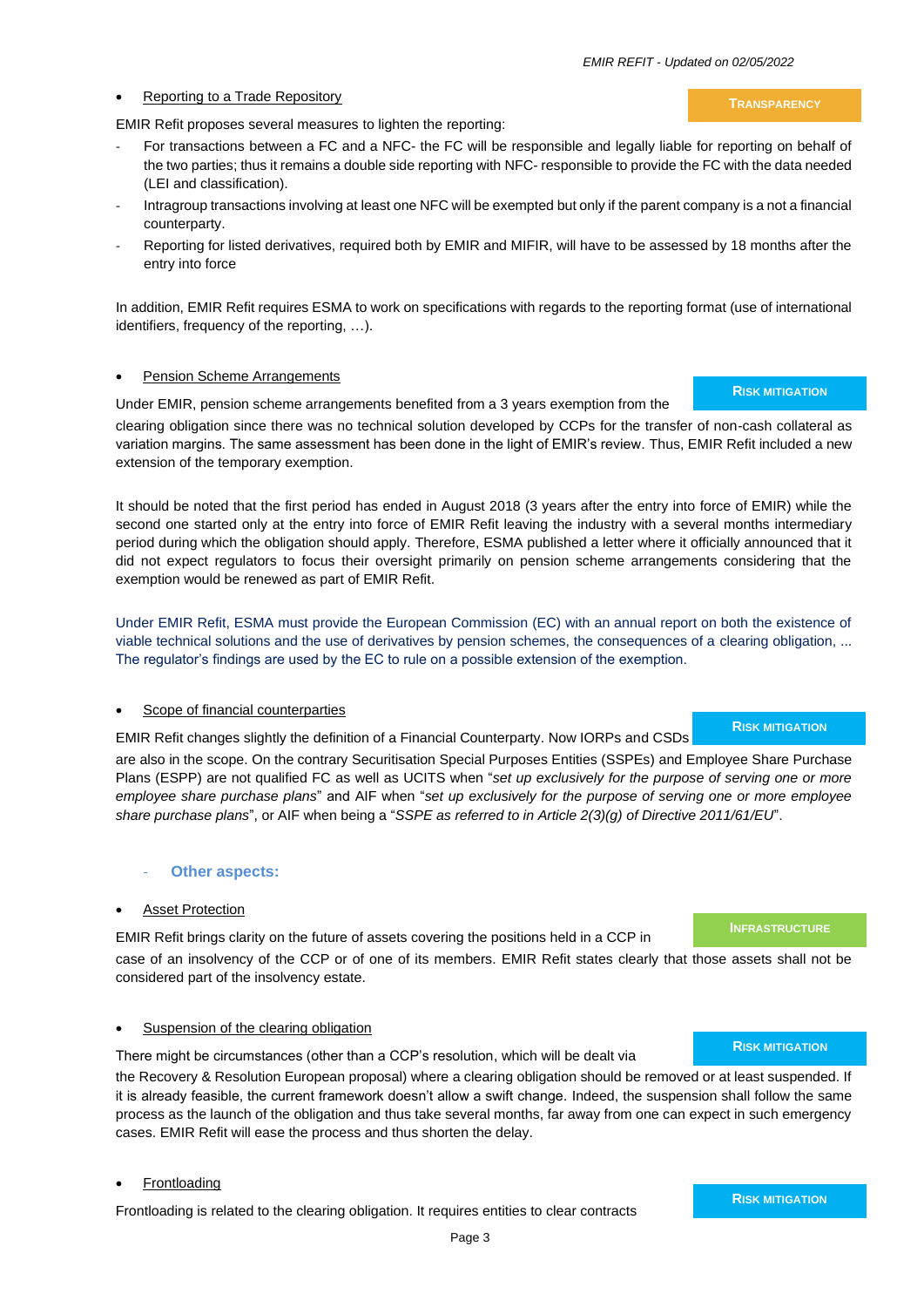entered or novated before the start of the clearing obligation if the remaining maturity was higher than the minimum remaining maturity (MRM). It should be noted that the original requirement has already been modified to limit its impact. EMIR Refit puts an end to this topic by removing any mention to a MRM.

### • Operational risk mitigation techniques for uncleared contracts

### The EC considered that this requirement has been applied differently across the EU and

thus, asks ESMA to work on a procedure for a "a priori supervisory approval of the risk-management procedures that require the timely, accurate and appropriately segregated exchange of collateral, and of significant changes to the riskmanagement procedures".

## **Backloading**

Backloading is related to the reporting obligation. It requires entities to report historic contracts (i.e. those open when EMIR entered into force but closed before the start of the reporting obligation). Initially set for 12 February 2017 (3 years after the implementation date of the reporting obligation), the deadline under EMIR for

reporting these contracts was shifted to 12 February 2019. EMIR Refit removes this obligation.

### • CCPs

EMIR Refit requires CCPs to provide their members with details on the initial margins Model they use and with tools to simulate the initial margins a clearing member will have to post.

### **Trade Repositories (TR)**

Several measures with regards to TR are included in the EMIR Refit proposal and cover a wide range of areas (from the registration process for an extension to an increase of the fines a TR may be imposed on, via the improvement of the quality of data as well as the availability of the latter).

# - **Progress update and way forward:**

#### • FRANDT

The delegated act (2021/1456) has been published on the 8<sup>th</sup> of September 2021 and entered into force the day after.

The official text confirms the scope of application (the provision of clearing services in the Union when they relate to OTC derivative contracts subject to the clearing obligation). Therefore, this does not include equity cash clearing, listed derivatives or contracts that are voluntarily cleared. The fact that the obligation applies when the service is provided in the Union answers the question of territoriality.

The annex to the delegated act details the obligations to be fulfilled in order to provide a "FRANDT" clearing service. The on-boarding process (transparency), the risk control assessment (fair and non-discriminatory) and billing (reasonable) are covered. On the other hand, it fixes at 6 months the notice (except in special cases) to suspend, stop the clearing service.

#### • EMIR Refit and MIFIR

On the current misalignment between the trading obligation (MIFIR) and the clearing obligation (EMIR Refit), ESMA's current view is to have an alignment between the two requirements; in other words a Financial Counterparty not submitted to the clearing obligation under EMIR (namely a FC-) will not be submitted to the trading obligation under MIFIR. Same for Non-financial Counterparties. ESMA is also seeking opinion on the trading obligation suspension. EMIR Refit provides for a swift suspension (in some very specific cases) of the clearing obligation. Thus came the question of a similar trading suspension. ESMA is envisaging a standalone suspension of the trading obligation. In its final report issued pn the  $7<sup>th</sup>$  of February 2020, ESMA has confirmed its initial proposals (alignment of MIFIR on EMIR and a stand-alone suspension mechanism for the Derivative Trading Obligation).

#### **TRANSPARENCY**

#### **INFRASTRUCTURE**

# **RISK MITIGATION**

# **TRANSPARENCY**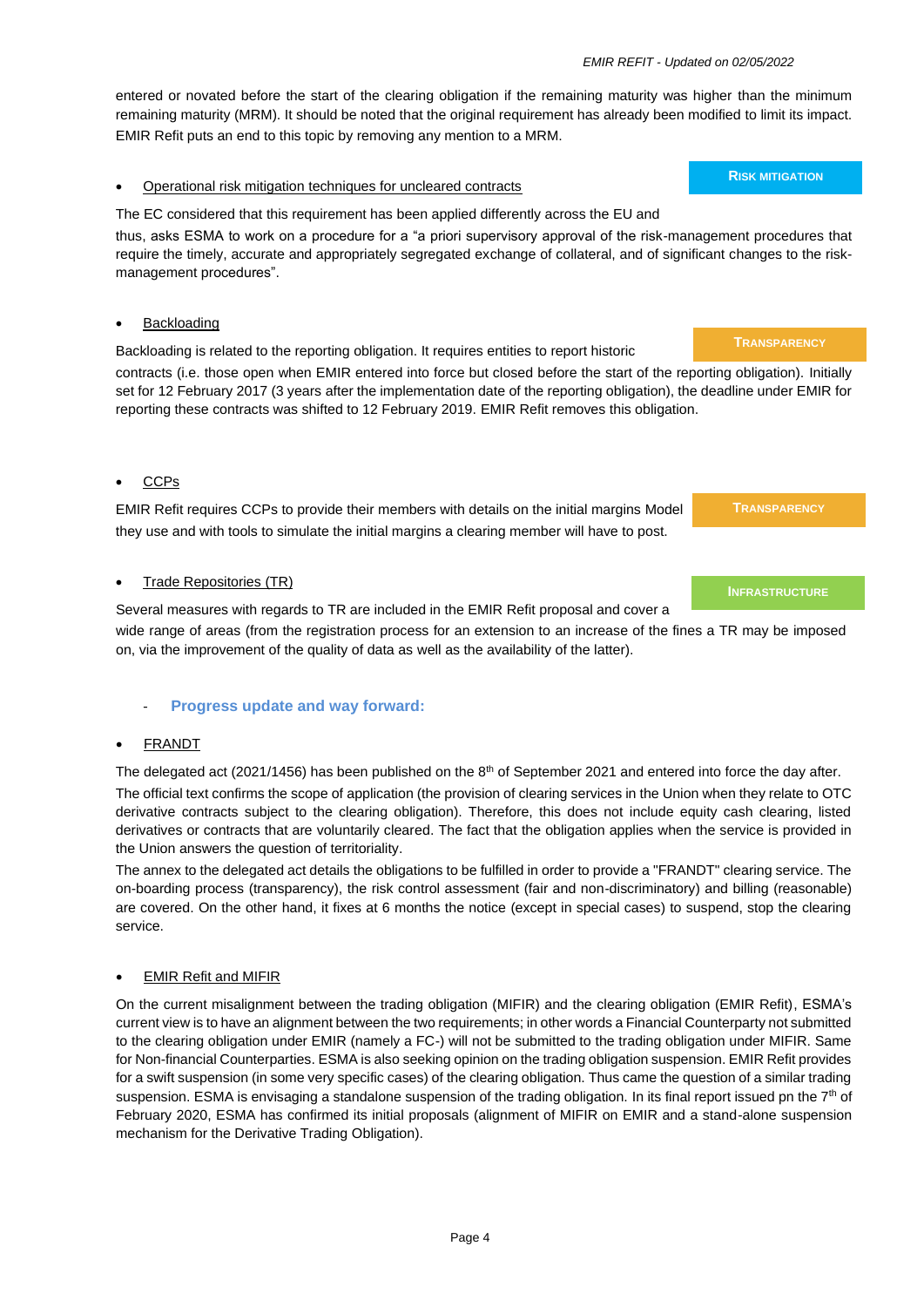#### • Non-cleared contracts

On the 18th of February 2021, the delegated regulation 2021/236 amending the delegated regulation 2016/2251, has entered into force. Accordingly:

- **Variation margins** for FX forwards and FX swaps physically settled: the requirement now applies for contracts between two institutions (investment firm or a credit institution). Otherwise, counterparties may decide to not exchange VM but this needs to be in the contractual provision.
- Temporary exemption of **initial and variable margins** for individual equity options and index options: the exemption is valid until January 4, 2024, 3 years longer than in the 2019 version
- Temporary exemption of **initial and variable margins** for intra-group transactions involving a third country entity where no equivalence has been recognised between the European Union and the third country; the exemption is valid until June 30, 2022 (instead of December 21, 2020 in the 2019 version).
- **Transfer into the Union** of contracts originally concluded between a party of the Union of 27 and one in the UK: the text contains a legislative mechanism that will allow new contracts (the relocated ones) to benefit from the same exemptions as the original contracts under EMIR (for example, the exemption of bilateral exchanges of initial margin).

Following a requirement issued from EMIR Refit, EBA has consulted on the methodology for the validation of the initial margins models (IMMV). EMIR (648/2012) imposes, for contracts that are not subject to the clearing obligation by a CCP, the exchange of variation margins (VM) and initial margins (IM). The latter may be calculated using models meeting the requirements detailed in Delegated Regulation 2016/2251.EMIR Refit (2019/834) introduced the principle of competent authority validation of risk management procedures and mandated EBA to draft technical standards. It is in this context that EBA published its Consultation Paper. In its document, EBA proposed:

- To take into account the diversity of the actors concerned, the implementation of two procedures: a so-called standard that would apply to counterparties with a strong activity and a simplified one for the others
- For models already in use, a three-step increase in this mandatory validation: the first would concern the standard procedure while the other two would concern the counterparties eligible for the simplified procedure by distinguishing them according to their current status

Based on the consultation, EBA will submit to the European Commission its draft standards, which will result in a level 2 text.

# Cleared contracts

The delegated regulation 2021/237 entered into force also on the 18th of February aims at amending the 3 delegated regulations relating to the clearing requirements (2015/2205 and 2016/1178 for interest rate derivatives and 2016/592 for credit default derivatives):

- Extension until 30 June 2022 of the temporary clearing exemption for intra-group transactions involving a thirdcountry entity where no equivalence has been recognised between the European Union and the European Union.
- Establishment of a legislative mechanism covering possible transfers within the Union of contracts originally concluded between a party of the Union of 27 and a party of the UK; new contracts may, under certain conditions, benefit from the exemption from compensation if the original contract was not itself subject to this obligation.
- Finally, following the withdrawal of the frontloading obligation (due to EMIR Refit), the references to the Minimum remaining maturity (MRM) are no longer useful and have therefore been removed from the three delegated texts.

ESMA is requested by EMIR Refit to peridocally review the clearing thresholds and update them where necessary. Accordingly ESMA has issued a discussion paper which also contains analysis based on the data received. The paper covers both FC and NFC+.

# • Cleared contracts and Benchmark regulation

The European Commission (EC) has adopted an amendment to the Delegated Regulation identifying interest rate derivatives subject to the EMIR clearing obligation (text 2015/2205 amended by 2017/751 and 2021/237). This development follows the reform of the benchmarks (BMR 2016/1011) resulting in the abandonment of EONIA and LIBORs (GBP, USD and JPY) in favour of indices such as €STR, SONIA, SOFR or TONIA.

The EC therefore follows the recommendations made by ESMA in its final report published on November 18, 2021:

Cessation of the clearing obligation for IRS relating to benchmarks destined to disappear;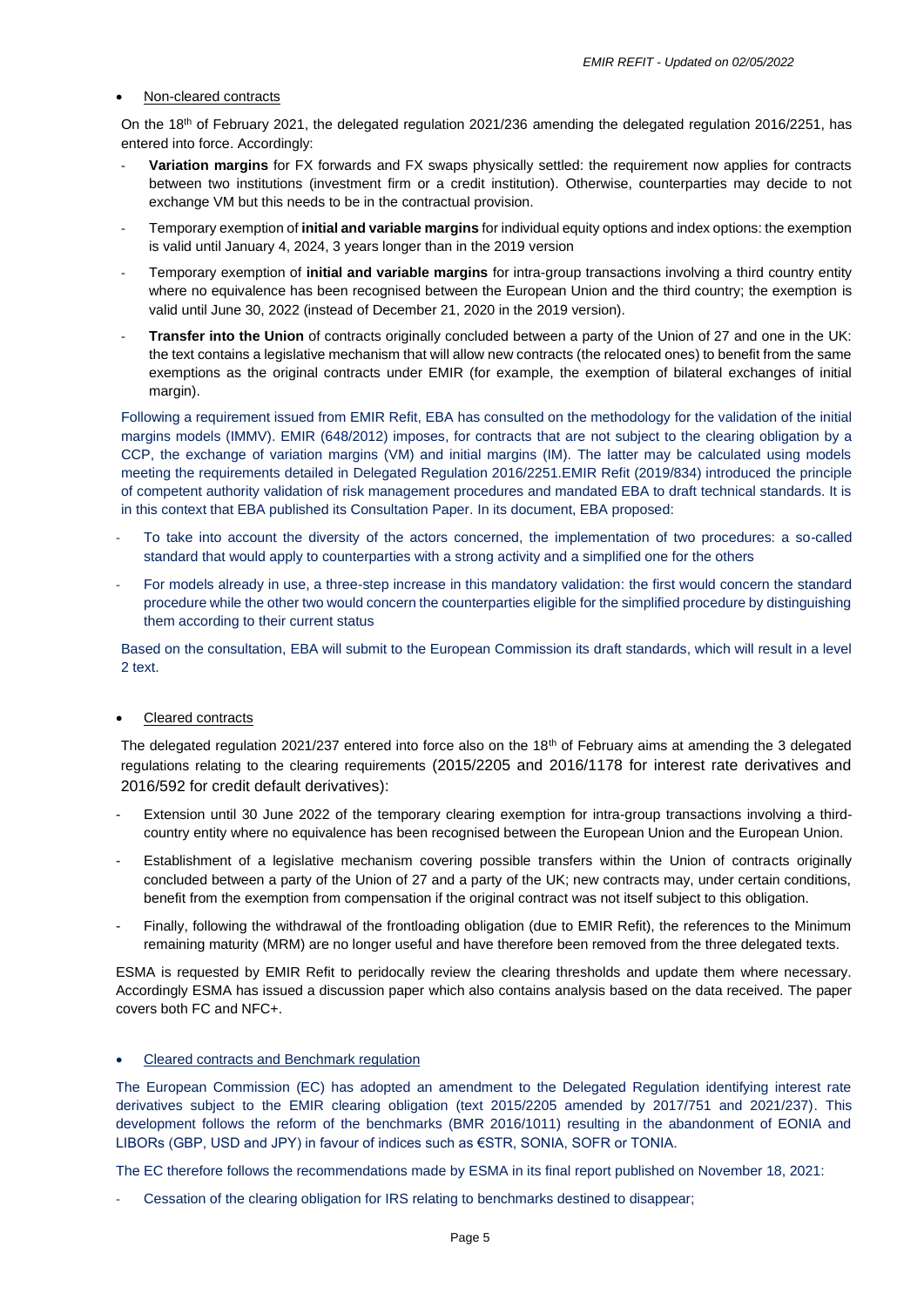- Introduction of the clearing obligation for certain new IRS. In order to do this, ESMA relied on the criteria established by EMIR (degree of normalization, volume and liquidity and the existence of information on price formation);
- The date of January 3, 2022 for the amendment of the clearing obligation (with the exception of SOFR), while recognizing that the legislative process may not allow for the coming into force of the new regulations in early January 2022.

Are therefore removed from the list of IRS subject to the clearing obligation, those referring to EONIA, LIBOR GBP, LIBOR JPY and LIBOR USD (for the latter, ESMA's position has changed in view of the acceleration of the transition to the new indices; see its Consultation Paper) and the SONIA (7D-3Y).

Added: €STR (7D-3Y), SOFR (7D-3Y) and SONIA (7D-50Y); the arrival of the SOFR goes hand in hand with the cessation of the bond on the USD LIBOR. As regards the TONA (Japanese index), the ESMA had concluded that the level of liquidity was not reached and therefore the clearing obligation could not apply at the moment.

The proposed text is now in the hands of the Parliament and the Council for a phase of non-objection and should then be published in the EU OJ and enter into force. On this date, the clearing obligation will begin, with the exception of the SOFR, for which a period of three months is provided for by the EC.

# **Reporting to Trade Repositories**

Following its consultation (March 2020) ESMA has published its final report on the 17<sup>th</sup> of December 2020 on reporting requirements, procedures to reconcile and validate the data and access by the relevant authorities under EMIR REFIT. ESMA proposed a revision of certain aspects of reporting to the TRs in order to align the reporting requirements in the EU with the global guidance on harmonisation of OTC derivatives data elements reported to TRs, as developed by the CPMI and IOSCO working group for the harmonisation of key OTC derivatives data elements (Harmonisation Group).

The next step is the publication by the EC of a draft proposal (if the EC endorses the ESMA proposals) and its submission to the EP and the Council for a non objection phase. As nothing has happened yet, the new reporting requirements are not expected to start before early 2023. In between ESMA is currently consulting for its future related guidelines.

#### • Pension Scheme Arrangements PSA)

ESMA has written to the EC. While ESMA has so far been in favour of maintaining the temporary exemption, the European regulator, in its letter of 25 January 2022, opens the door to the implementation of the clearing obligation. The analysis conducted by the latter shows that there are technical solutions and that pension schemes are operationally ready. However, the introduction of a compensation obligation takes time to deploy. As a result, ESMA also suggests that the exemption be extended until June 19, 2023, this additional year to be used for compliance.

# **Others**

On the 13<sup>th</sup> November 2020, ESMA issued its final report on post trade risk reduction (PTRR) services with regards to the clearing obligation and a potential clearing exemption.

In April 2021, the EC published a report based on the ESMA's one. The Commission considers that, generally, certain OTC derivatives should only be exempted from the clearing obligation where the risks of granting an exemption are smaller than the risks of keeping the position as it is currently. However, the Commission believes that important open questions remain. Further quantitative assessment / analysis are needed for the Commission to make a more informed decision on any legislative change. Issues listed include considering how different types of PTRR could be defined more concretely, and the materiality of the risk of circumventing the clearing obligation. The EC considers that this topic could be part of the general EMIR assessment report that should be submitted to the Parliament and the Council by 18 June 2024.